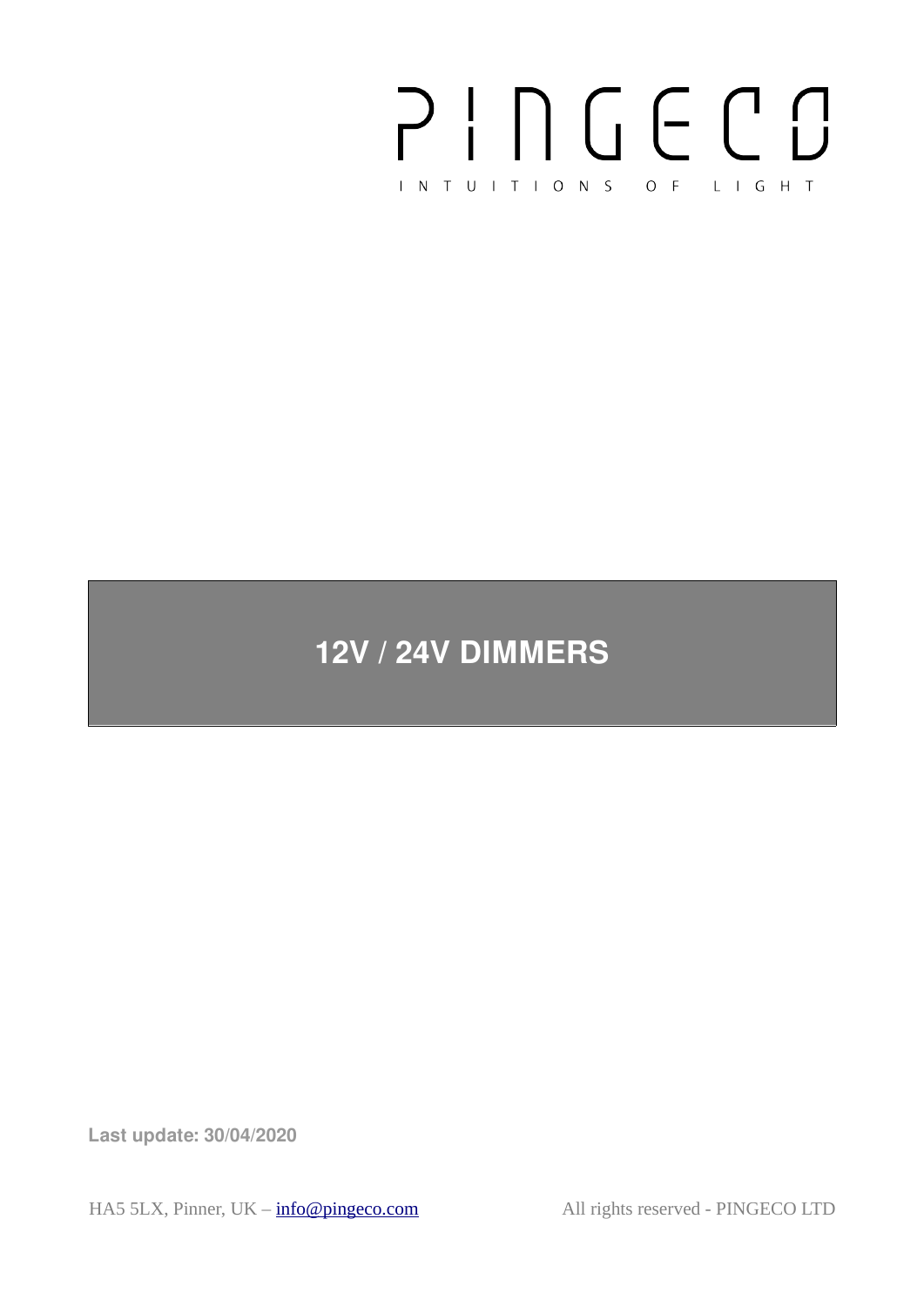# **SDWT01x**



The SDWT01x dimmer represents an ideal solution for 12V and 24V LED strips. Featuring our proprietary wireless technology and/or touch detection, it is designed to be installed inside a lamp between power supply and LED strips. In addition, the dimmer can eventually be integrated with a customer's electronic system.

Dimming level change is triggered by touch detection and/or remote wireless command to independently control two output channels. Available with pre-developed firmware options, dimming levels and behaviour can also be customised upon request.

Our proprietary wireless technology allows dimming of multiple lamps from any of them. A typical application consists in multiple lamps equipped with our wireless enabled dimmer communicate to each other without an additional external device or prior installation. One lamp is dimmed and all the others instantly follow.

Dimming is implemented through PWM on low side of LED strips rating 1A of maximum current.

The dimmer is compatible with our range of wireless controllers.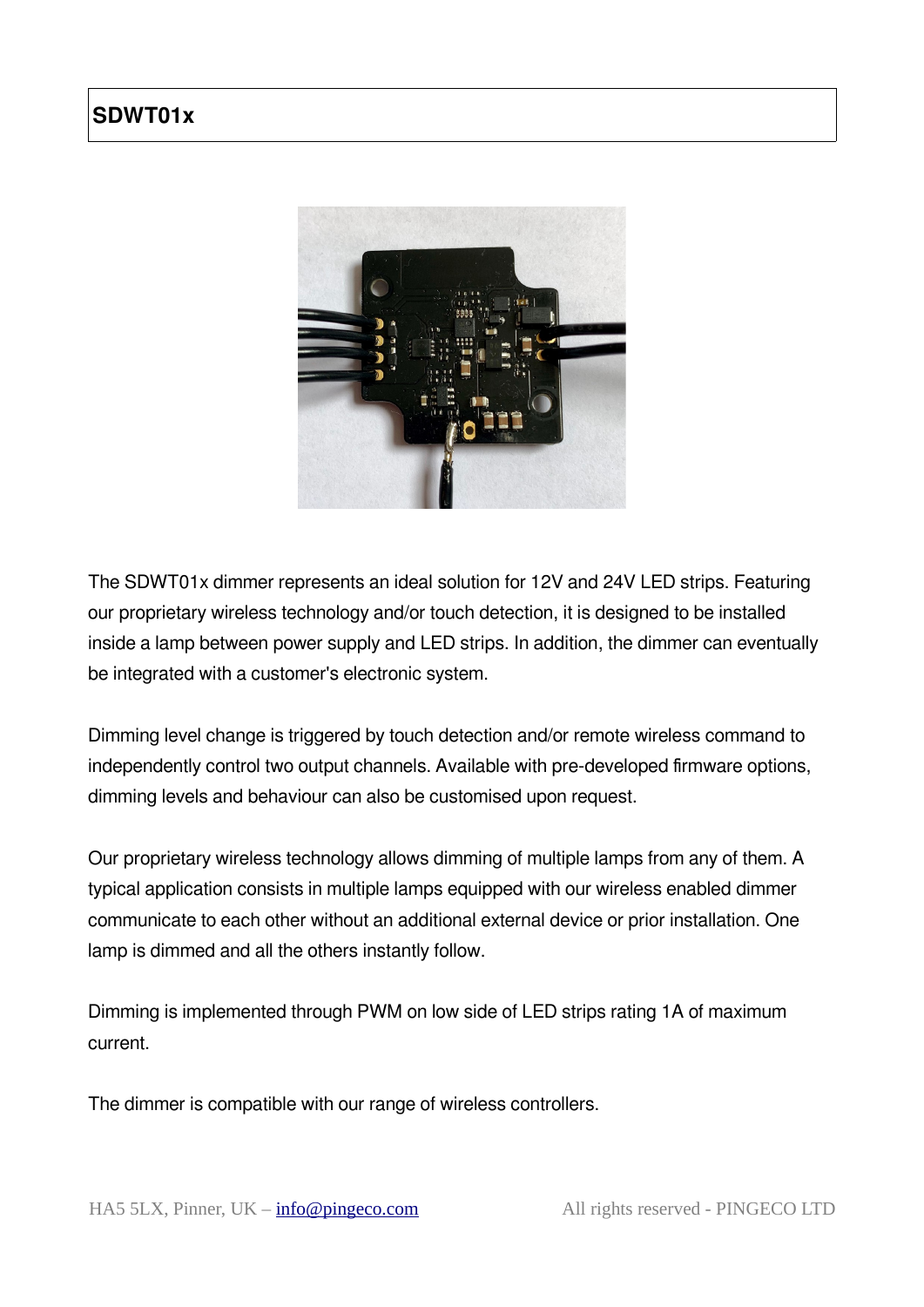# **Firmware options (Touch input)**

#### **a) STANDARD**

The two output channels are controlled together. Duty cycle is increased at each touch and then turned OFF on both outputs. Applied PWM duty cycle are 0% (OFF), 10% (LOW), 40% (MID) and 100% (HIGH).

| Touch $#$        | <b>Output 1</b> | <b>Output 2</b> |
|------------------|-----------------|-----------------|
| Touch #1         | <b>LOW</b>      | <b>LOW</b>      |
| Touch #2         | <b>MID</b>      | <b>MID</b>      |
| $\vert$ Touch #3 | <b>HIGH</b>     | <b>HIGH</b>     |
| $\vert$ Touch #4 | <b>OFF</b>      | <b>OFF</b>      |

Sequence, number of steps and dimming levels can be customised upon request.

#### **b) DOUBLE**

The two output channels are independently controlled. Outputs are turned ON and OFF in sequence at each touch. Applied PWM duty cycle are 0% (OFF) and 100% (ON).

| $\vert$ Touch #  | Output 1   | Output 2   |
|------------------|------------|------------|
| Touch #1         | ON         | <b>OFF</b> |
| $\vert$ Touch #2 | <b>OFF</b> | ON         |
| $\vert$ Touch #3 | ON         | ON         |
| Touch #4         | <b>OFF</b> | <b>OFF</b> |

Sequence, number of steps and dimming levels can be customised upon request.

#### **c) DIM TO WARM**

The two output channels are independently controlled to create a warmer effect if two LED strips with different colour temperature are used. Applied PWM duty cycle are 0% (OFF), 10% (LOW), 40% (MID) and 100% (HIGH).

| Touch $#$ | <b>Output 1 (Neutral white)</b> | Output 2 (Warm white) |
|-----------|---------------------------------|-----------------------|
| Touch #1  | <b>HIGH</b>                     | <b>OFF</b>            |
| Touch #2  | <b>MID</b>                      | <b>LOW</b>            |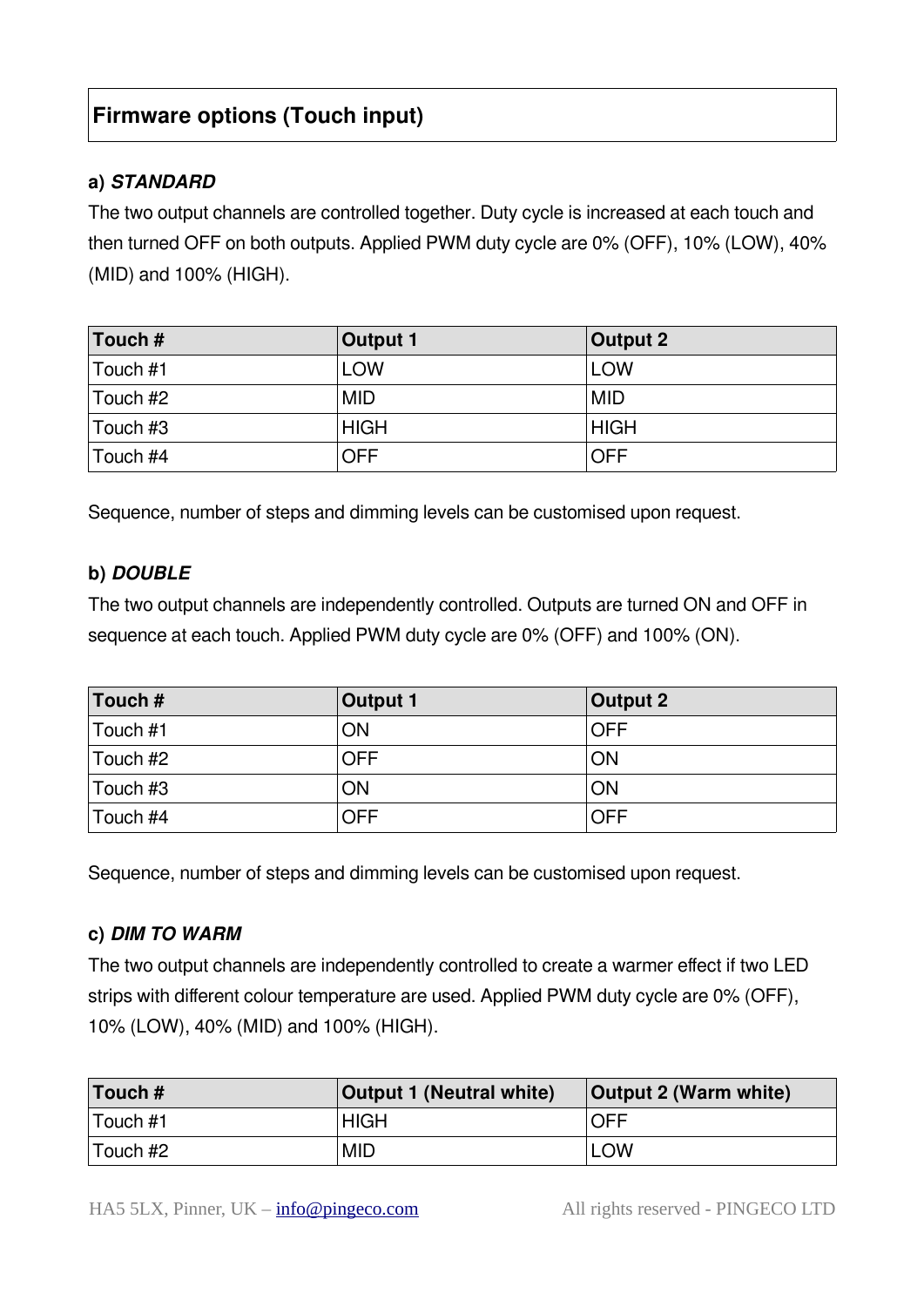| ⊺Touch #3        | <b>LOW</b> | <b>MID</b> |
|------------------|------------|------------|
| $\vert$ Touch #4 | OFF        | <b>MID</b> |
| Touch #5         | OFF        | <b>OFF</b> |

Sequence, number of steps and dimming levels can be customised upon request.

## **Main features**

- Based on a SoC with radio-microcontroller and built-in antenna;
- Implementation of a 2.4GHz wide spectrum proprietary protocol;
- Capacitive touch input on single core wire (length and connection type specified on order);
- PWM output, 2 channels rated 1A each;
- Firmware is fully customizable.

### **Mechanical and temperature characteristics**

- Board dimensions: 29.5mm x 29,.mm x 3mm;
- Terminals length: 150mm;
- Two holes for screw connection;
- Temperature range: -40 to 85°C.